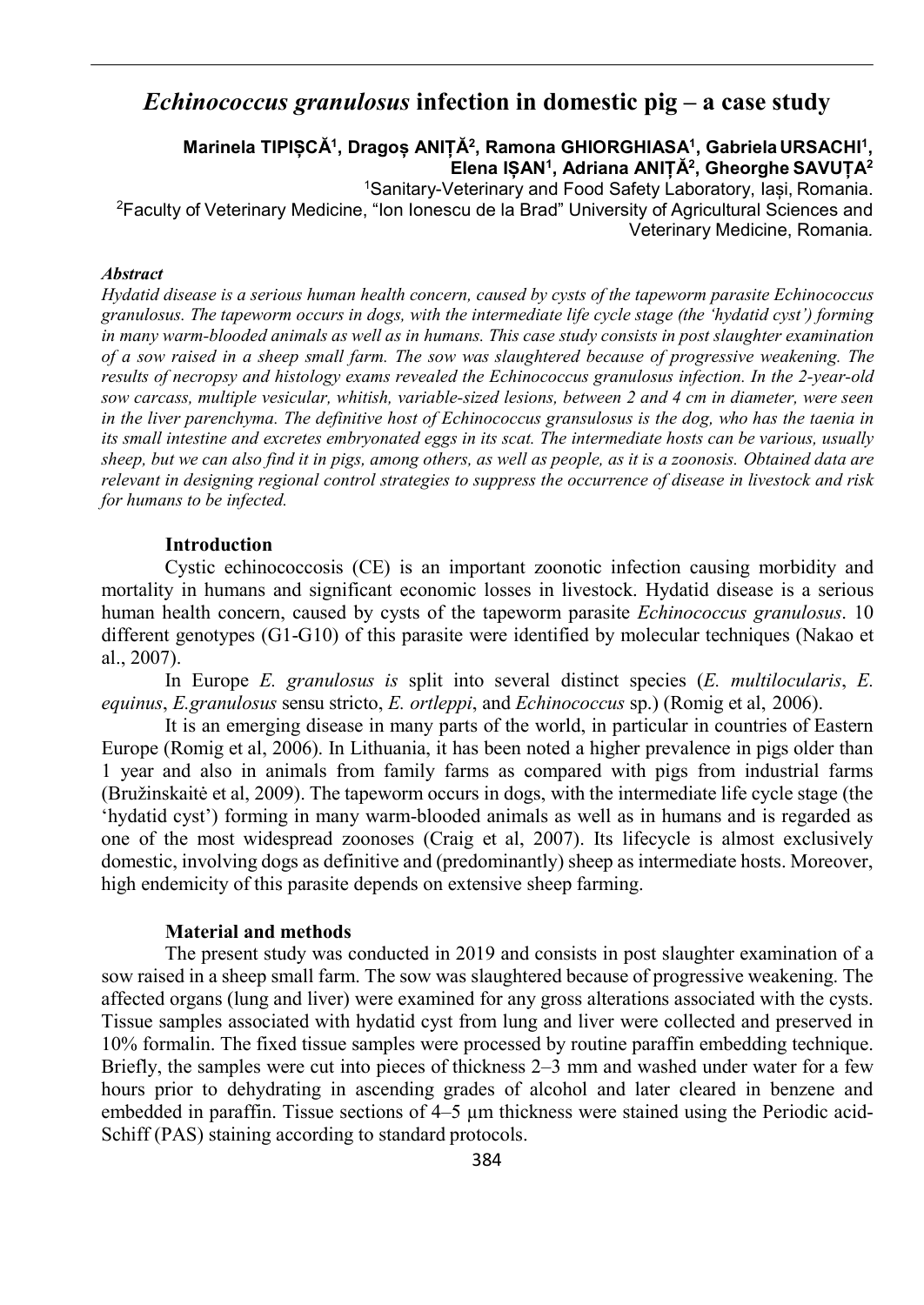### **Results and discussions**

The definitive host of *Echinococcus granulosus* is the dog, who has the taenia in its small intestine and excretes embryonated eggs in its scat. The intermediate hosts can be various, usually sheep, but we can also find it in pigs, among others, as well as people, as it is a zoonosis.

*Gross pathology.* In the 2-year-old sow carcass, multiple vesicular, whitish, variable-sized lesions, between 2 and 4 cm in diameter, were seen in the lung and liver parenchyma. The cysts were either fully embedded in the parenchyma or were partially embedded when they were visible from the lung surface (fig.1). Both, dorsal and ventral aspect of the lungs were affected. Single to multiple cysts of varying size were observed from the visceral and/or parietal surfaces of liver (fig. 2).



Figure 1. Sow liver and lung with multiple hydatid cysts

In general the cysts were soft and doughy to touch and were filled with clear to slightly turbid fluid. On aspiration of fluid, the cyst collapsed and the cyst membrane, appearing creamy white, could be easily removed from the organ and its fluid contents were found clear to slightly turbid. However, some cysts were appearing firm and contained inspissated contents.



Figure 2. Liver **a**. parenchima with hydatid cysts; **b**. Liver section showing the inside of the vesicles

*Histology.* Data published in literature have shown that the initial development of the cyst is achieved very quickly (within 10–14 days) but its growth is slow being achieved in a variable time, depending on the species of the infected animal, its age and location. The time required for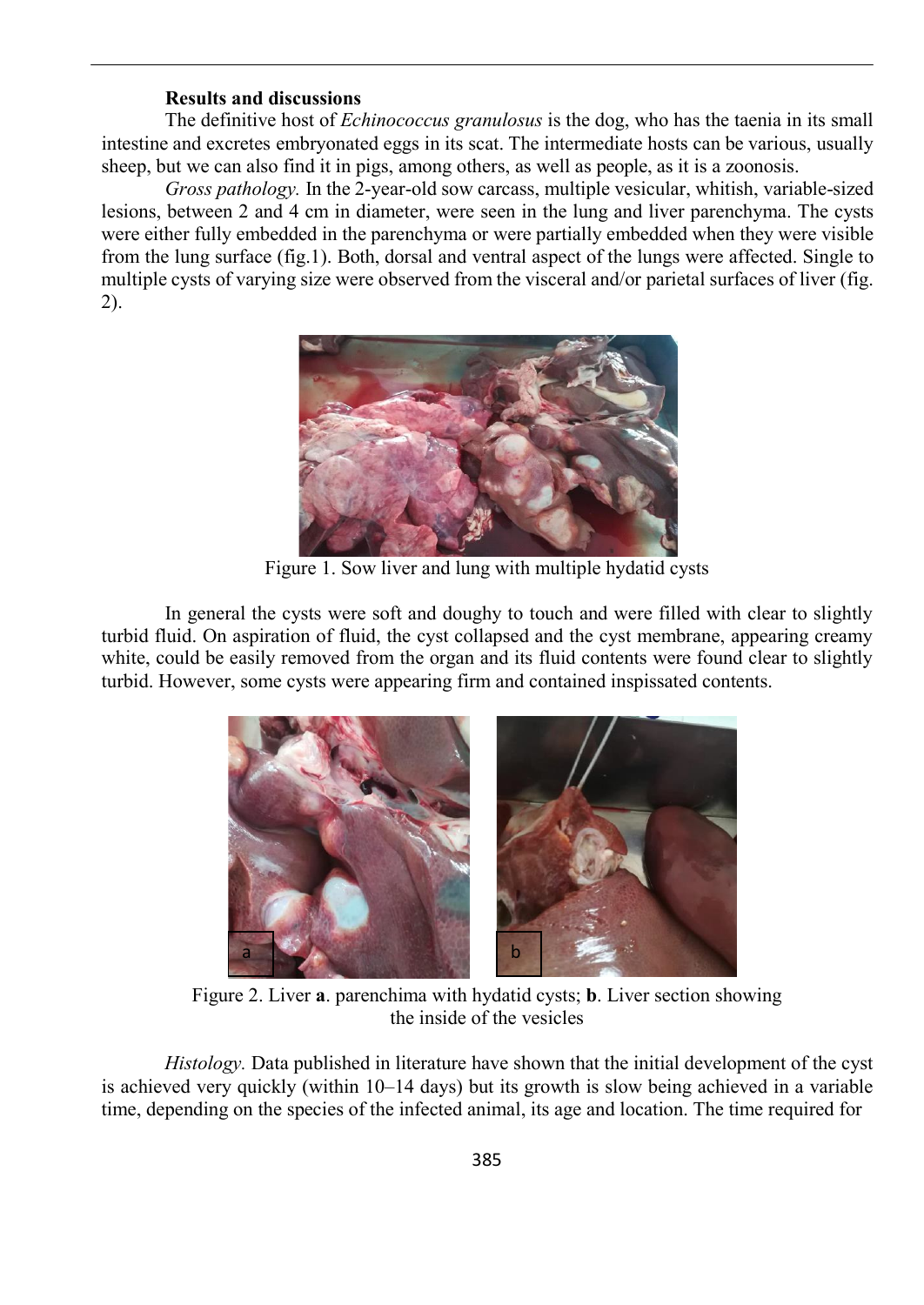formation of fertile cysts with complete structure is minimum 10 months in most species (Mitrea et al, 2012).

The investigation was performed on tissue sections: liver and lung, collected from a 2 years saw. The portions of harvested tissue were mainly on the cyst wall and the host tissue. For this study the histology of hydatid cyst detected in the 2 years' sow revealed that the structure of the latter is as follows: thick cuticle, proligerous membrane, visible and clear proligerous capsules.



Figure 3. Pulmonary parenchima. **a**. Multilocular hydatid cysts, PAS stain x100; **b**. Epithelioid and giant cell pericyst reaction, PAS stain x200

A discrete PAS-positive laminated membrane and a thicker adventitial, pericystic, layer of columnar macrophages, resting on a mineralising membrane. A diffuse mild infiltration with lymphocytes, macrophages plasma cells and granulocytes was also present.



*Figure 6. Liver parenchima.* **a**. *The structure of hydatid cyst: endokyste (membrane proligerous); ectokyste (laminated embrane), PAS stain x100; b. Formation of giant cell type contact between membrane and pericyst, PAS stain x100*

Histological investigations made in the study shows that the evolution of hydatid cyst in the host tissue is a complex form with all the mentioned morphology temporary and gradually due to multiple host-parasite relationships. The results are giant cells formation in contact between